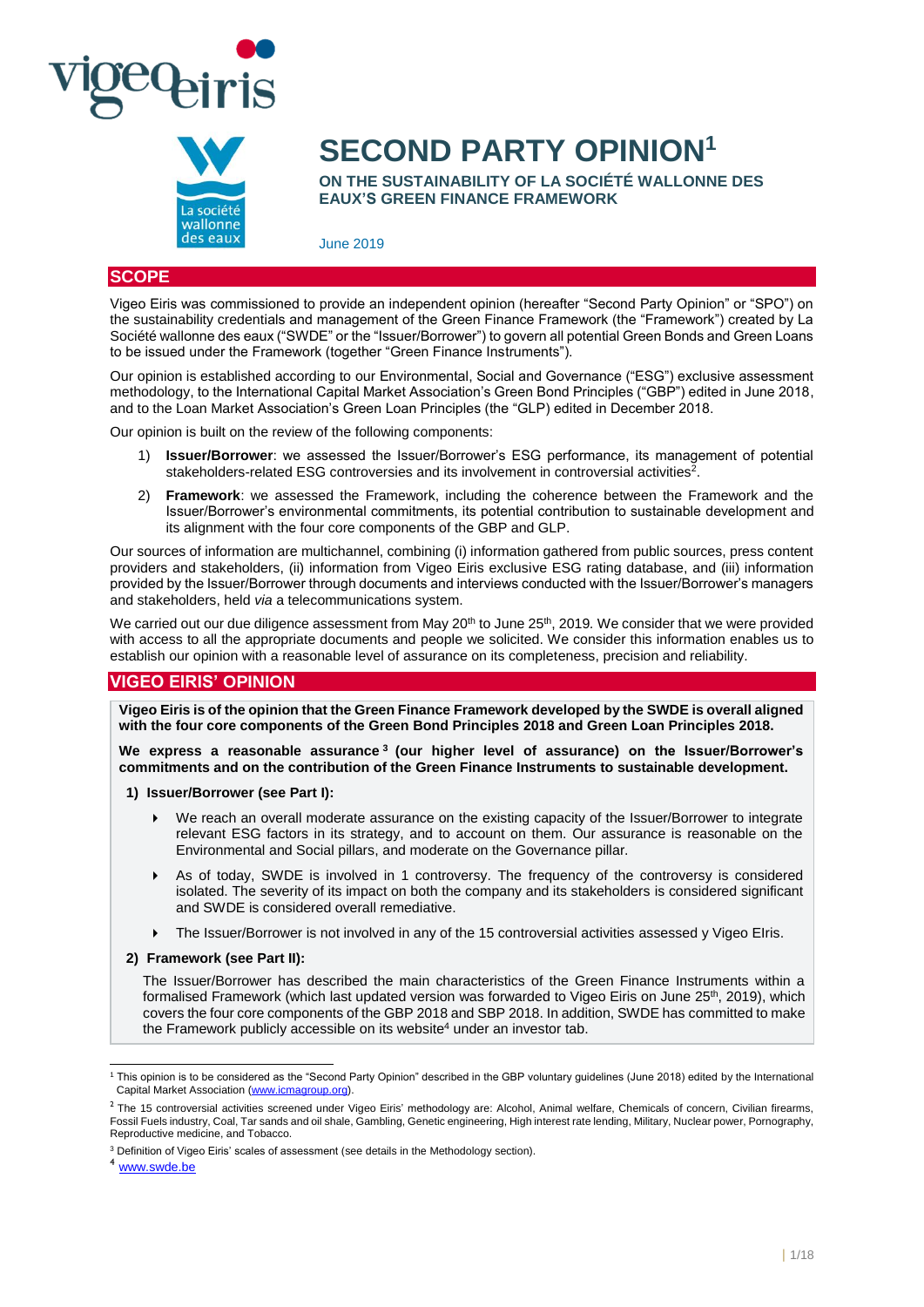

We are of the opinion that the contemplated Green Finance Instruments are coherent with SWDE's publicly disclosed strategic sustainability priorities and with the main sector's sustainability issues, and they contribute to achieving the Issuer/Borrower's environmental commitments.

#### Use of Proceeds

- The net proceeds of the Green Finance Instruments will exclusively finance or refinance, in part or in full, projects falling under 5 Eligible Green Project Categories ("Eligible Categories"), namely: Water management, Renewable energy, Energy efficiency & energy efficient buildings, Sustainable mobility, and Protection of water resources. The Eligible Categories are considered overall partially defined, except for two (Sustainable Mobility and Protection of water resources, considered clearly defined).
- The Eligible Categories of Projects are intended to contribute to 3 main environmental objectives: preservation of water resources, climate change mitigation, and pollution prevention. These objectives are considered clearly defined, and are considered relevant (except for one category, water management, for which the objective is partially relevant).
- The expected environmental benefits are overall clearly defined, but not quantified. Area of improvement consists in estimating the expected environmental benefits from each Eligible Category through ex ante quantified targets.
- The Eligible Categories of Projects are likely to contribute to eight United Nations' Sustainable Development Goals ("SDGs"), namely: Goal 3. Good Health and Well-Being, Goal 6. Clean Water and Sanitation, Goal 7. Affordable and Clean energy, Goal 9. Industry, Innovation and Infrastructure, Goal 11. Sustainable Cities and Communities, Goal 12. Responsible Consumption and Production, Goal 13. Climate Action, Goal 15. Life on Land.
- The Issuer/Borrower has not communicated transparently on the refinancing share. However, he has clearly defined that the accepted lookback period will be limited to the year preceding the issuance. Area of improvement is to communicate on the refinancing share, at least to the investors/lenders.

#### Process for Projects Evaluation and Selection

 The governance and process for the evaluation and selection of the Eligible Projects are formalised in the Framework. We consider that the process is reasonably structured and relevant, but partially transparent.

The process relies on partially explicit and relevant eligibility criteria (selection).

The identification and management of the environmental and social risks associated with the Eligible Projects are considered overall good, but appear limited for several environmental and social risks.

#### Management of Proceeds

 The rules for the management of proceeds are overall clear but partially verified. We consider that they would enable a documented and transparent allocation process.

#### **Reporting**

▶ The reporting process and commitments appear to be good, covering both the funds allocation and most of the environmental benefits of the Eligible Projects.

In addition, SWDE has committed that its Green Finance Instruments will be supported by external reviews:

A pre-issuance consultant review: the hereby Second Party Opinion ("SPO") delivered by Vigeo Eiris, covering all the features of the Green Finance Instruments, based on pre-issuance assessment and commitments, to be made available on the Issuer's website.

Area of improvement includes to have an external reviewer verifying periodically the tracking method and allocation of the proceeds, and verifying the annually reported environmental metrics (outcomes and impacts).

#### *This SPO is based on the review of SWDE's Framework, according to GBP & GLP voluntary guidelines (2018)*

#### Paris, June 25th, 2019

| <b>Project team</b>                                                                 |                                                                     | For more information, contact:                                                           |
|-------------------------------------------------------------------------------------|---------------------------------------------------------------------|------------------------------------------------------------------------------------------|
| Zova BRAGINA<br><b>Sustainability Consultant</b>                                    | <b>Emilie BERAL</b><br>Director of Operations,<br><b>Supervisor</b> | <b>Paul COURTOISIER</b><br>Head of sustainability bonds & loans<br>$(+33)$ 6 85 35 43 51 |
| Julien SOURIAU<br><b>Senior Sustainability Consultant</b><br><b>Project Manager</b> |                                                                     | paul.courtoisier@vigeo-eiris.com                                                         |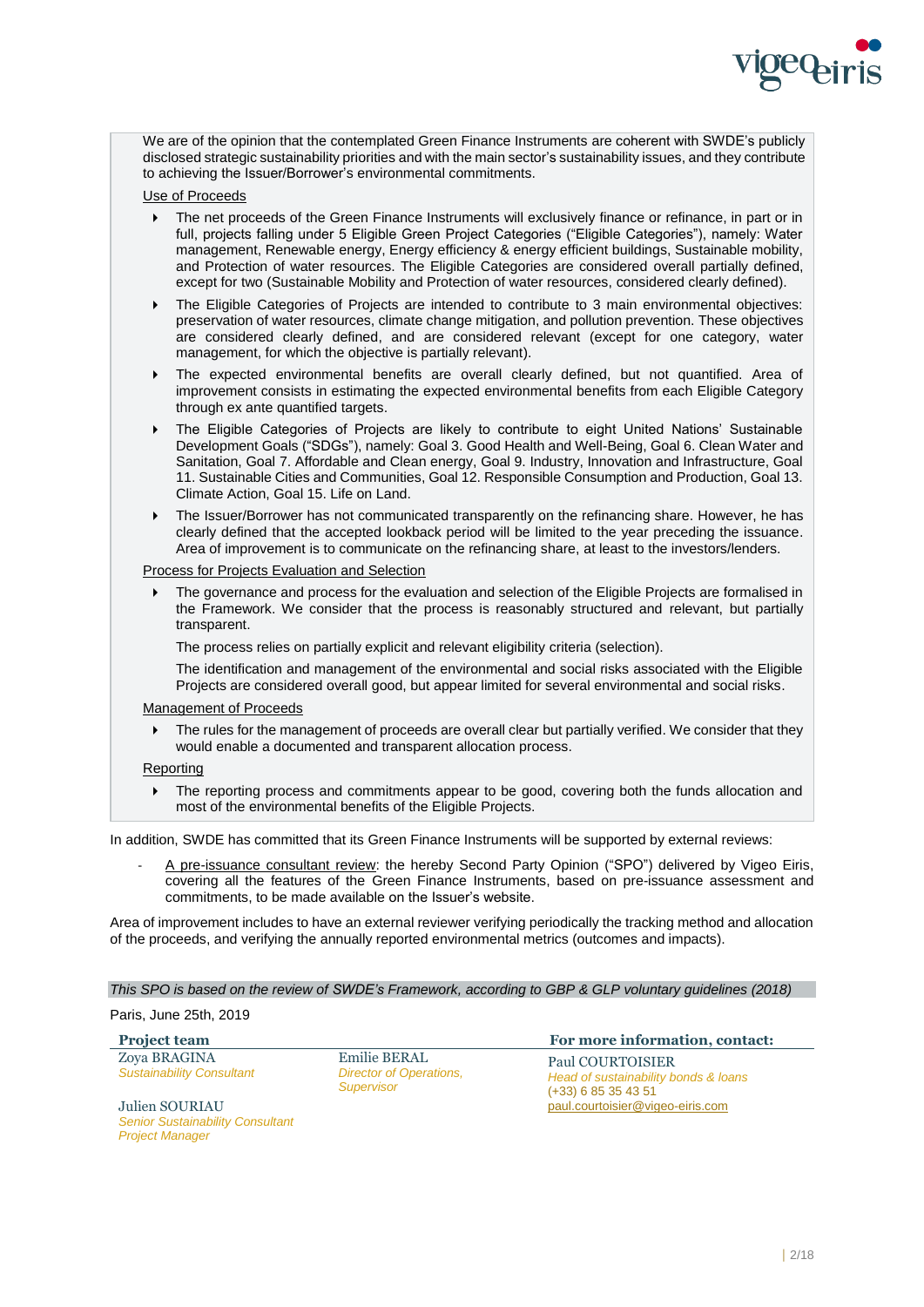

## **DETAILED RESULTS**

## **Part I. ISSUER/BORROWER**

SWDE is the main supplier of drinking water in Wallonia, supplying  $\pm$  65 % of its population. It's an association in the public interest, associated with the Walloon Region by a management contract. The registered capital of SWDE gathers 207 municipalities, 12 intercommunal associations, the 5 Walloon provinces, the Walloon Region, the Société Publique de Gestion de l'Eau as well as 2 public finance organisations.

## **SWDE's ESG commitments and policies**

Vigeo Eiris has assessed the Issuer/Borrower's ESG commitments and policies.

We've reached an overall moderate assurance on the existing capacity of SWDE to integrate relevant Environmental, Social and Governance factors in its strategy.

| Domain      | <b>Comments</b>                                                                                                                                                                                                                                                                                                                  | <b>Vigeo Eiris'</b><br>Opinion |
|-------------|----------------------------------------------------------------------------------------------------------------------------------------------------------------------------------------------------------------------------------------------------------------------------------------------------------------------------------|--------------------------------|
|             | We reach a reasonable assurance on the Issuer/Borrower's capacity to integrate<br>relevant Environmental factors in its strategy.                                                                                                                                                                                                |                                |
|             | SWDE has a formalised Environmental policy in which it notably commits to<br>reduce water leaks and develop renewable energy.                                                                                                                                                                                                    | Reasonable                     |
|             | Moreover, it has set a quantified CO2 reduction target translated into an action<br>plan comprising further targets of decreasing electricity, gas and fuel consumption,<br>among other.                                                                                                                                         |                                |
| Environment | In terms of ownership of these commitments, the department of Environment and<br>Worker Protection reports directly to the Management Board and external<br>stakeholders are involved as well. Indeed, the Management Contract with the<br>Walloon government contains a significant number of environmental                     | Moderate                       |
|             | commitments, notably those related to biodiversity protection. In addition, SWDE<br>has set up an Environmental Charter for its contractors that covers a large number<br>of impacts and local pollution issues, including noise.                                                                                                | Weak                           |
|             | The only issue on which the Issuer/Borrower does not seems to have any<br>formalised commitment or target is water demand-side management.                                                                                                                                                                                       |                                |
|             | We reach a reasonable assurance on the Issuer/Borrower's capacity to integrate<br>relevant Social factors in its strategy.                                                                                                                                                                                                       |                                |
|             | SWDE's vision includes an objective to ensure access to water throughout the<br>Walloon territory at an affordable price. Moreover, in the Management Contract,<br>SWDE commits to promote social fund and technical improvements among the<br>most socially deprived clients. However, there does not seem to be any formalised | Reasonable                     |
|             | policy on providing aid to access-to-water projects in developing countries.<br>In terms of workforce health & safety, although no quantified targets have been                                                                                                                                                                  |                                |
| Social      | set, the global prevention plan 2018-2022 addresses the majority of relevant<br>issues. In addition, trade union representatives are involved. The Management<br>Contract includes a commitment to employees' skills development and line<br>managers are reported to be evaluated in terms of HR management performance.        | Moderate                       |
|             | Trade union status is reported to be rigorously applied and SWDE commits to<br>avoid redundancies during workforce restructuring. However, there does not seem<br>to be any formalised policy concerning promotion of labour relations, respect of<br>freedom of association and discrimination.                                 | Weak                           |
|             | SWDE has set quantified targets in terms of responsible customer relations and<br>water safety.                                                                                                                                                                                                                                  |                                |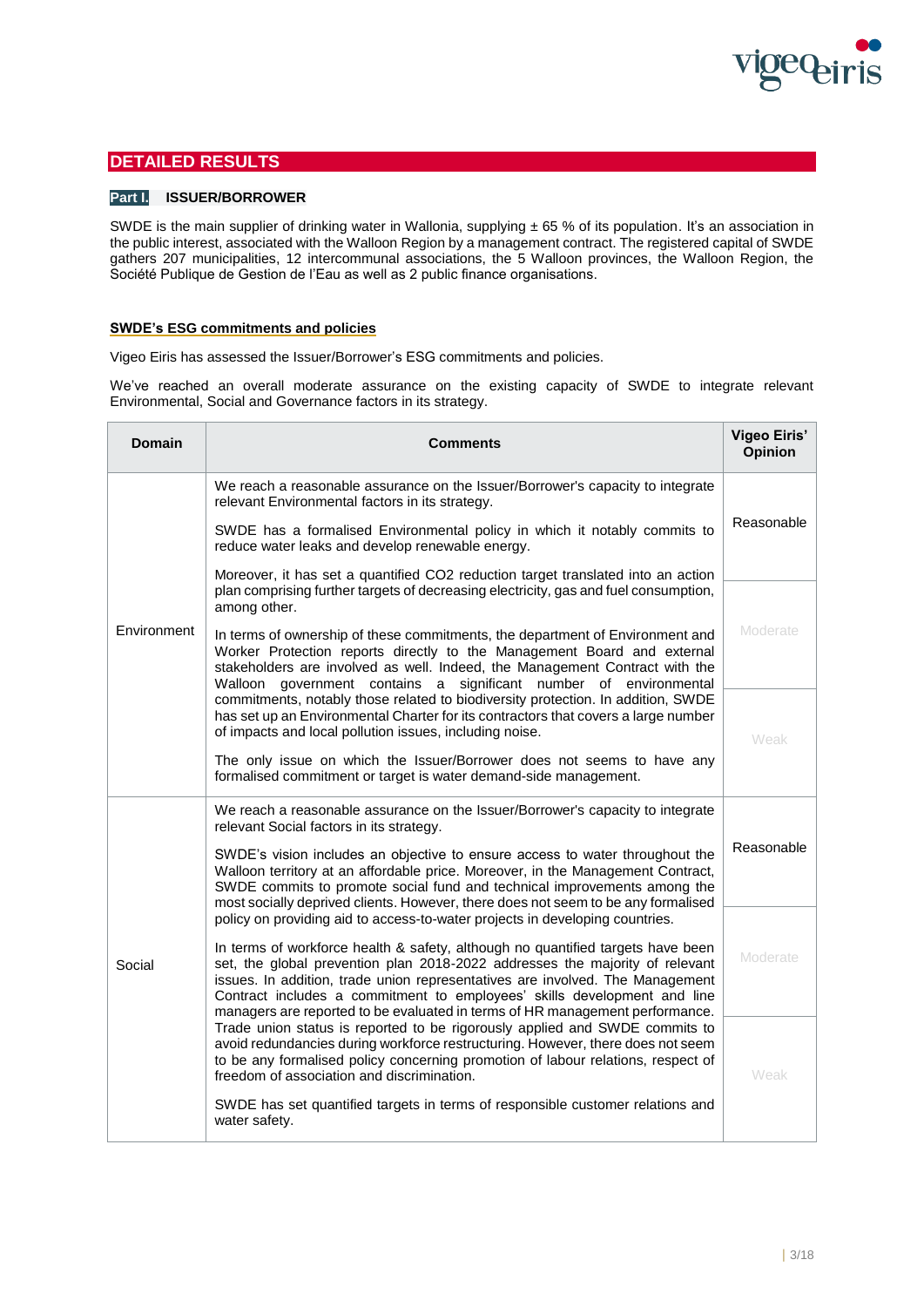

|            | We reach a moderate assurance on the Issuer/Borrower's capacity to integrate<br>relevant Corporate Governance factors in its strategy.<br>The roles of CEO and Chairman are separated and all Board members are non-<br>executive. Moreover, most directors appear to be independent. Directors are<br>nominated by the Wallon government every 5 years, but there is no Nomination<br>Committee. Board members meet 8 times a year and sustainability topics appear<br>to be deliberated as a part of Management Contract discussions.                                                                                                                                                                                                   | Reasonable |
|------------|-------------------------------------------------------------------------------------------------------------------------------------------------------------------------------------------------------------------------------------------------------------------------------------------------------------------------------------------------------------------------------------------------------------------------------------------------------------------------------------------------------------------------------------------------------------------------------------------------------------------------------------------------------------------------------------------------------------------------------------------|------------|
| Governance | There is an Audit Committee which is composed by non-executive members with<br>sufficient financial, audit, sector and CSR experience. SWDE's internal control<br>system covers strategic operational, financial and CSR risks. The Audit<br>Committee is in charge of following up the financial reporting process, monitoring<br>the effectiveness of internal controls and risks management systems and<br>overseeing the activities of the external auditor. However, there is no confidential<br>reporting system in place for employees to report financial malpractice or fraud.<br>The Issuer/Borrower publishes some key CSR KPIs in its annual report, but no<br>independent party assurance of those indicators is advertised. | Moderate   |
|            | A Remuneration Committee with no executive members is in place. 50% of<br>executives' variable compensation is reported to be linked to strategic targets and<br>Management Contract commitments, however the weight of sustainability metrics<br>and targets is unclear. In addition, the ratio of CEO compensation vs. average<br>employee salary has increased slightly.<br>The company has not issued any formalised commitments to prevent corruption,<br>anti-competitive practices or regarding transparent influence practices.                                                                                                                                                                                                   | Weak       |
|            |                                                                                                                                                                                                                                                                                                                                                                                                                                                                                                                                                                                                                                                                                                                                           |            |

### **Management of stakeholders-related ESG controversies**

As of today, SWDE is involved in 1 stakeholders-related ESG controversy, linked to the Business Behaviour domain:

- "Water safety" criteria: increased bacterial levels of water supplied to a particular community.

Frequency: The controversy is considered isolated.

Severity: The severity of its impact on both the company and its stakeholders is considered significant.

Responsiveness: SWDE is overall remediative, by voluntarily taking specific corrective actions in relation to this case.

#### **Involvement in controversial activities**

The Issuer/Borrower is not involved in any of the other 15 controversial activities screened under our methodology, namely: Alcohol, Animal welfare, Chemicals of concern, Civilian firearms, Fossil Fuels industry, Coal, Tar sands and oil shale, Gambling, Genetic engineering, High interest rate lending, Military, Nuclear Power, Pornography, Reproductive Medicine and Tobacco.

The controversial activities research provides screening on companies to identify involvement in business activities that are subject to philosophical or moral beliefs. The information does not suggest any approval or disapproval on their content from Vigeo Eiris.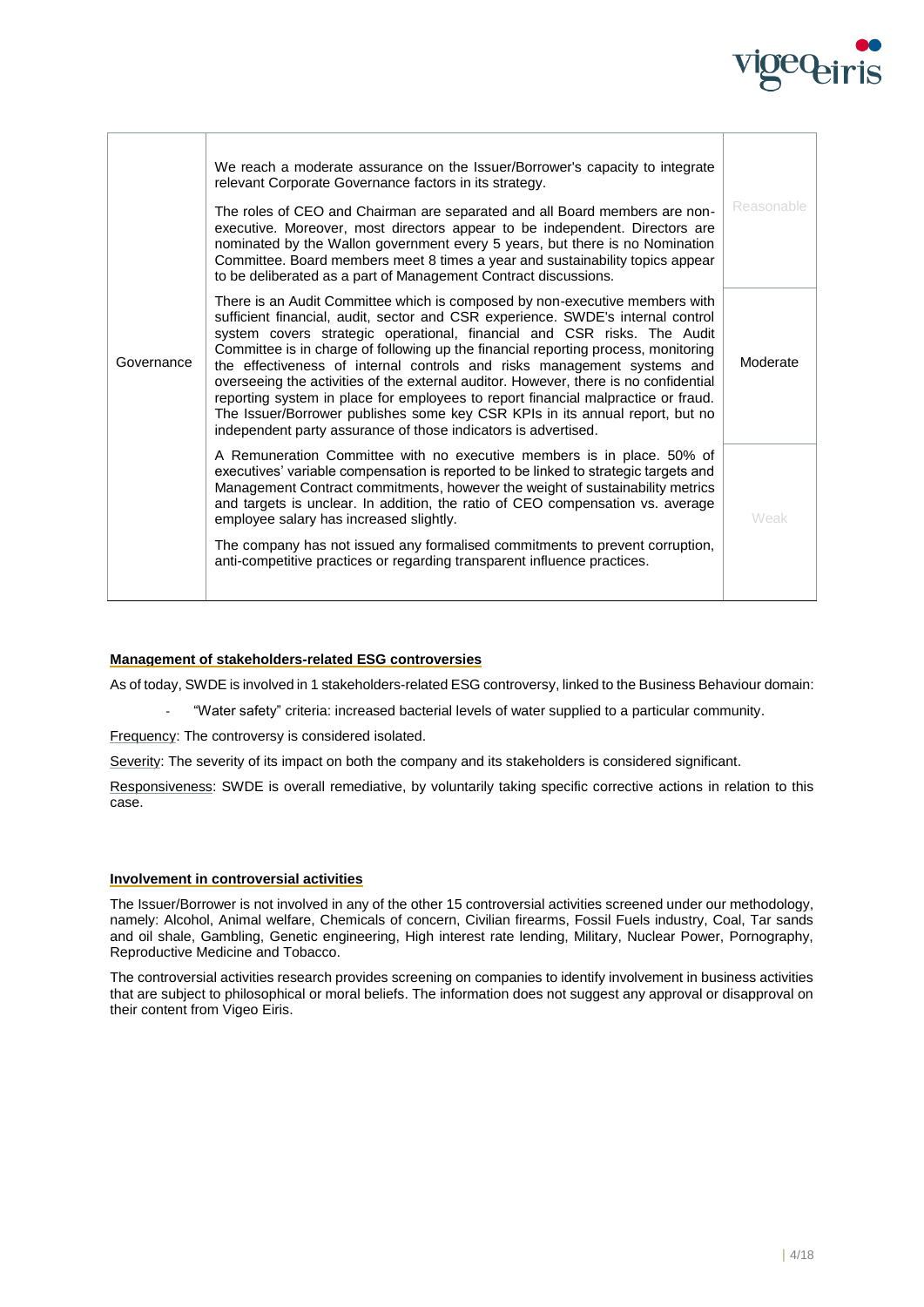

## **Part II. ISSUANCE/LOAN**

#### **Coherence of the Issuance/Loan**

Context note: Being inherently serving the society's basic needs and linked to the environment, water utilities have the potential to drive significant positive changes towards sustainable development and environmental protection.

The water utilities companies' main challenges lie in reducing water losses caused by infrastructure failures and inefficiencies (such as leaking pipes), and in promoting responsible water consumption. Water supply systems obtain water from groundwater and surface water sources; thus, water scarcity and water source contamination can jeopardise access to sufficient water supplies. Companies in the industry must also ensure that water conforms to regulations, is in line with customer expectations, and is reliably delivered. Moreover, companies in the water utilities industry require significant energy inputs for the withdrawal, conveyance, treatment, and distribution of potable water. The use of renewable energy and on-site electricity generation can play an important role in reducing GHG emissions.

**We are of the opinion that the contemplated Green Finance Instruments are coherent with SWDE's publicly disclosed strategic sustainability priorities and with its main sector's sustainability issues, and they contribute to achieving the Issuer/Borrower's environmental commitments.**

SWDE appears to acknowledge its responsibility in contributing to the above-mentioned sustainability challenges:

- SWDE's Environmental Policy include objectives for the control of its environmental impacts and reduction of GHG emissions inherent to its activities. The Issuer/Borrower notably commits to prevent and manage environmental risks, accelerate the transition to renewable energy sources, modernise and rationalise its buildings, installations and equipment, optimise travel and reduce water leaks on the grid.
- In the Management contract signed with the Walloon Government for 2018-2022, quantified targets are set for energy consumption, GHG emissions, water quality, client satisfaction, and affordability.
	- $\circ$  Reduction of energy consumption by 2 GWh/year (2%) representing an annual improvement of 0.012 kWh/m<sup>3</sup> produced, achieved through:
		- An improvement in the energy performance of infrastructures: 1%/year
		- An increase of the installed renewable energy capacity: 1 MW/year.
	- o water quality analysis compliance rate: > 99%
	- o External client complaint rate: less than 0,7%
	- o Average ratio of water bill vs. average income rate: below 0,7%
- Finally, the 2017 Carbon Assessment report also set the following additional 2020 targets for the reduction of fuel consumption and of the number of vehicles:
	- o Reduction of fuel consumption: -17,500 litres / year
	- $\circ$  Reduction of the number of vehicles by 5% compared to 2012, by optimising their use (geolocation project)

By issuing the Green Finance Instruments to finance or refinance projects related to water management, renewable energy, energy efficiency & low carbon buildings, sustainable mobility and protection of resources, land & biodiversity, SWDE appears to coherently follows its sustainability strategy and addresses the main issues of the sector in terms of environmental responsibility.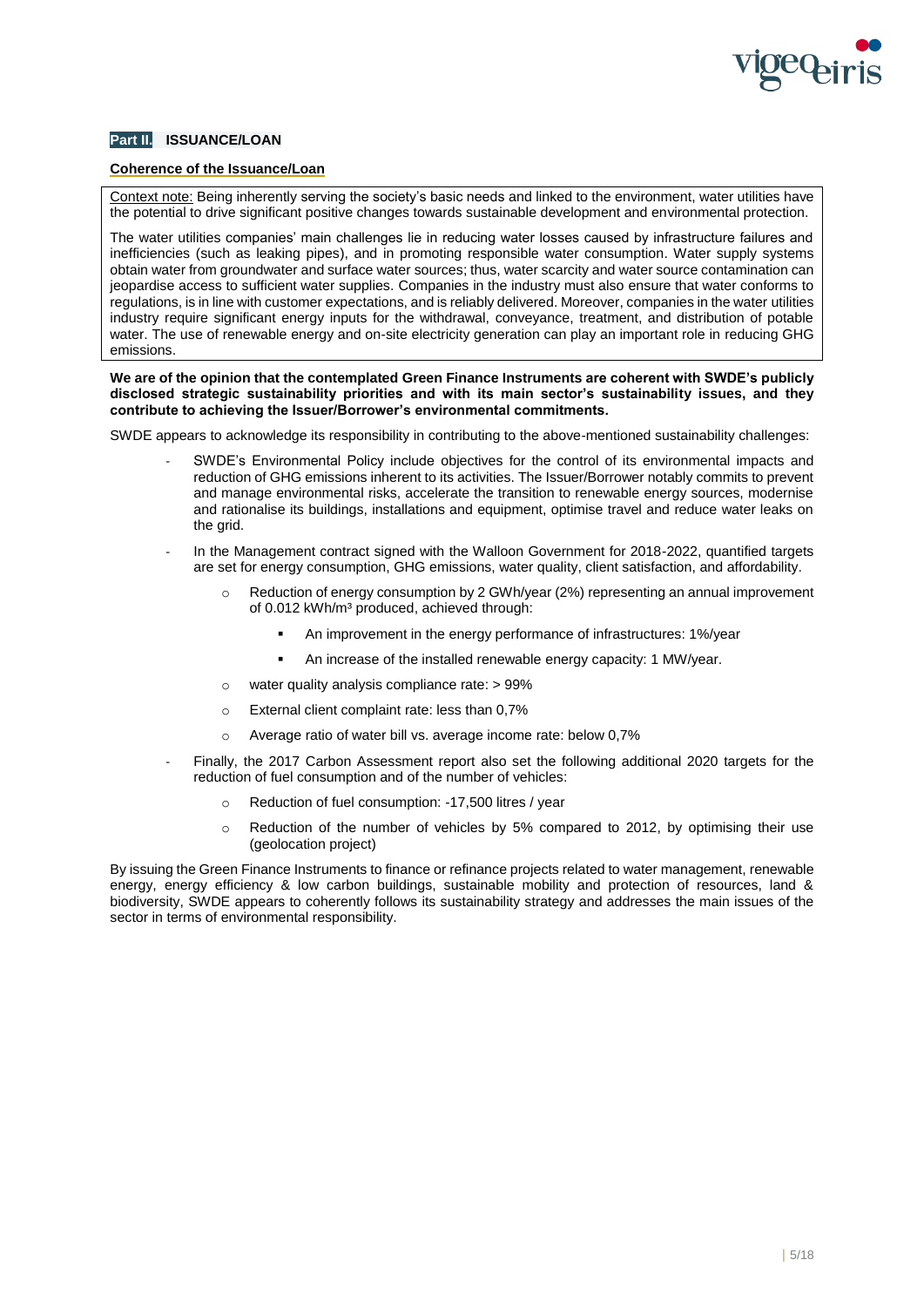

#### **Use of proceeds**

**The net proceeds of the Green Finance Instruments will exclusively finance or refinance, in part or in full, projects falling under 5 Eligible Green Project Categories ("Eligible Categories"), namely: Water management, Renewable energy, Energy efficiency & energy efficient buildings, Sustainable mobility, and Protection of water resources. The Eligible Categories are considered overall partially defined, except for two (Sustainable Mobility and Protection of water resources, considered clearly defined).**

**The Eligible Categories of Projects are intended to contribute to 3 main environmental objectives: preservation of water resources, climate change mitigation, and pollution prevention. These objectives are considered clearly defined, and are considered relevant (except for one category, water management, for which the objective is partially relevant).**

**The expected environmental benefits are overall clearly defined, but not quantified. Area of improvement consists in estimating the expected environmental benefits from each Eligible Category of Projects through ex ante quantified targets.**

**The Issuer/Borrower has not communicated transparently on the refinancing share. However, the Issuer/Borrower has clearly defined that the accepted lookback period will be limited to the year preceding the issuance. Area of improvement includes to communicate transparently on the refinancing share, at least to the investors/lenders.**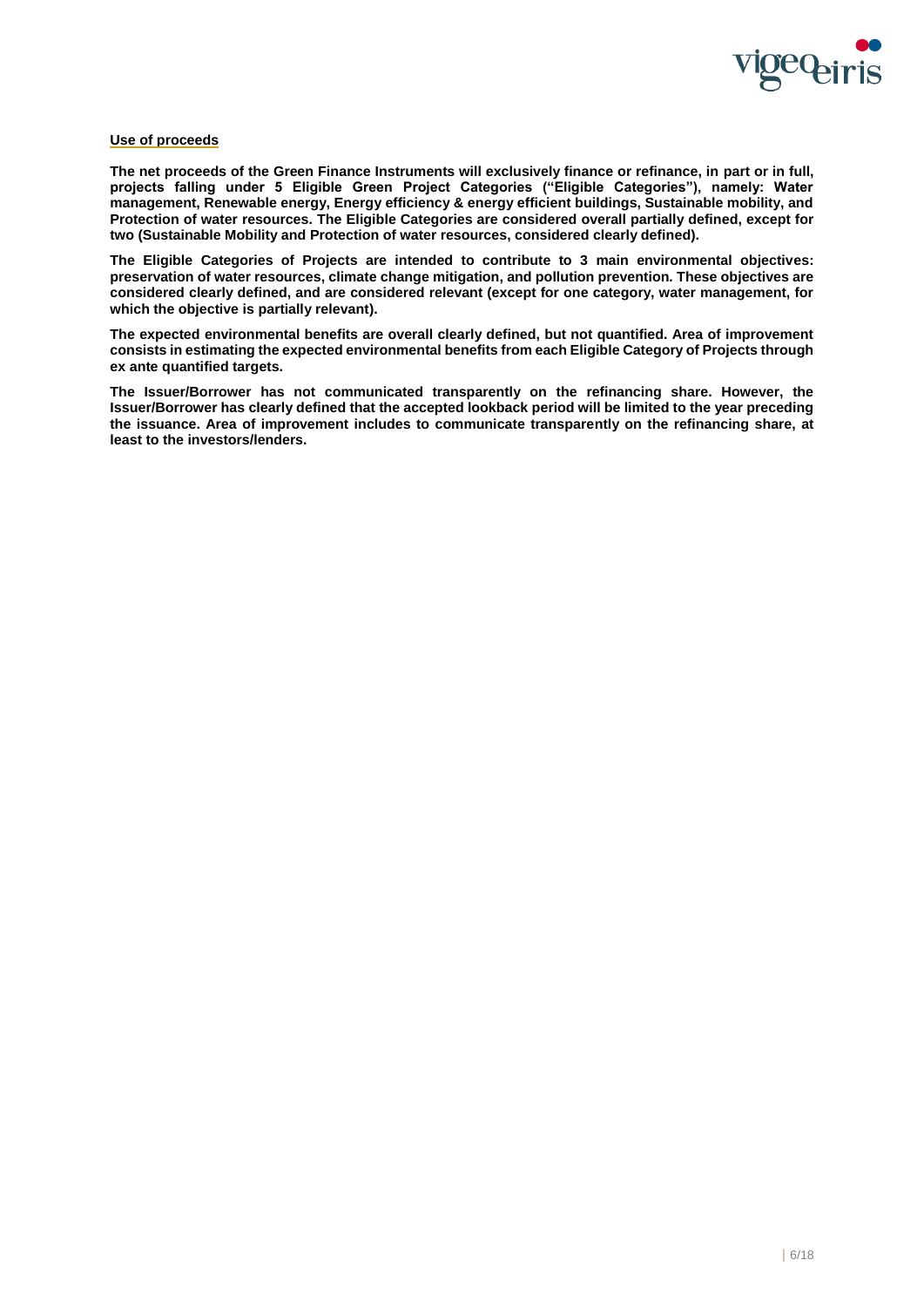

|                                    | <b>SWDE Framework</b>                                                                                                                                                                                                                                                                                                                        |                                                                                                                                                                                                                        |                                                                                                                                                                                                                                                                                                                                                                                                                               |
|------------------------------------|----------------------------------------------------------------------------------------------------------------------------------------------------------------------------------------------------------------------------------------------------------------------------------------------------------------------------------------------|------------------------------------------------------------------------------------------------------------------------------------------------------------------------------------------------------------------------|-------------------------------------------------------------------------------------------------------------------------------------------------------------------------------------------------------------------------------------------------------------------------------------------------------------------------------------------------------------------------------------------------------------------------------|
| <b>Eligible</b><br><b>Category</b> | <b>Definition</b>                                                                                                                                                                                                                                                                                                                            | <b>Objectives and</b><br><b>benefits</b>                                                                                                                                                                               | <b>Vigeo Eiris Analysis</b>                                                                                                                                                                                                                                                                                                                                                                                                   |
| Water<br>management                | Investment expenditures, operating expenditures<br>and R&D in Walloon region, in either in progress or<br>to be started projects:                                                                                                                                                                                                            | <b>Preservation of water</b><br>resources                                                                                                                                                                              | The definition of this category is partially clear. Areas of<br>improvement include to specify eligibility thresholds (efficiency,<br>financial, technical) and/or the applying prioritisation rules.                                                                                                                                                                                                                         |
|                                    | - Projects of infrastructure for the maintenance of<br>SWDE's network                                                                                                                                                                                                                                                                        | - Increase of the water<br>yield, thus reducing:<br>• Water losses                                                                                                                                                     | The environmental objective (protection of water resources) is<br>clearly defined but partially relevant. Area of improvement                                                                                                                                                                                                                                                                                                 |
|                                    | - Investments contributing to the "Schéma regional<br>des ressources en eau" (mains, treatment plant,<br>water tower/reservoir)                                                                                                                                                                                                              | Electricity<br>$\bullet$<br>consumption<br>• Chemical use                                                                                                                                                              | includes to ensure the coherence between the objective aimed at<br>and the examples of eligible projects (i.e "water highway").                                                                                                                                                                                                                                                                                               |
|                                    | Examples of projects:<br>• Investments contributing to the "Water highway"<br>from Eupen to Wellin<br>• Investments contributing to the water masterplan<br>for East Brabant<br>• Main renovations to achieve 1% of the network<br>rehabilitated per year<br>• Telemanagement (SCADA, remote<br>communication tool) installed in each of the | - Better use of water<br>reserve at the regional<br>level:<br>• Increase use of<br>surface water versus<br>underground water<br>Focus on most reliable<br>and important<br>resources to preserve<br>smaller catchments | The environmental benefits are partially clear, and not quantified.<br>Areas of improvement include:<br>- to specify how reducing the electricity consumption contributes<br>to the protection of water resources<br>- to specify the environmental benefit(s) expected from the<br>reduction of "chemical use".<br>Another area of improvement consists in defining ex ante<br>quantified targets for the expected benefits. |
| Renewable<br>energy                | production plants<br>Projects aiming at developing the production of<br>renewable energy<br>Examples:                                                                                                                                                                                                                                        | <b>Climate change</b><br>mitigation<br>- Increase renewable<br>electricity production<br>- GHG emissions avoided                                                                                                       | The definition of this category is partially clear. Area of<br>improvement includes to define what are the eligible "renewable<br>energy" technologies<br>(NB: a list of examples only provide illustration, it remain<br>insufficient to define the eligible category).                                                                                                                                                      |
|                                    | • Installation and exploitation of photovoltaic<br>panels, small hydro-electric turbine(s) (<1mW)<br>• Or small on-shore wind turbine(s) (<50kW))                                                                                                                                                                                            |                                                                                                                                                                                                                        | The environmental objective is clearly defined and relevant.<br>The environmental benefits are clearly defined but not quantified.<br>Area of improvement consists in defining ex ante quantified<br>targets for the expected benefits.                                                                                                                                                                                       |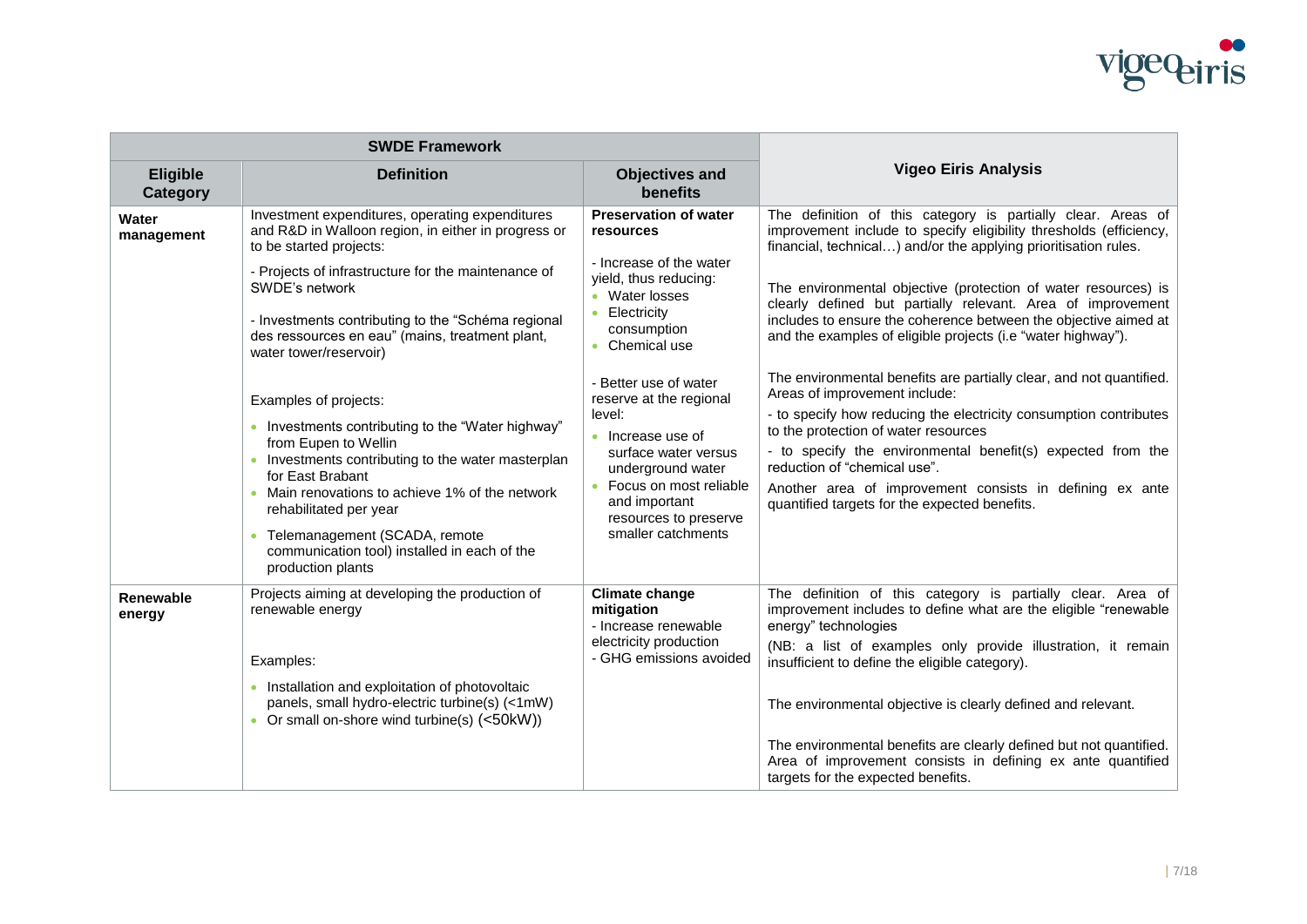

| <b>SWDE Framework</b>                                             |                                                                                                                                                                                                                                                                                                                                                                                                                                                                                |                                                                                       |                                                                                                                                                                                                                                                                                                                                                                                                                                                                                                                                                                                                                                                                                                                                                                                      |
|-------------------------------------------------------------------|--------------------------------------------------------------------------------------------------------------------------------------------------------------------------------------------------------------------------------------------------------------------------------------------------------------------------------------------------------------------------------------------------------------------------------------------------------------------------------|---------------------------------------------------------------------------------------|--------------------------------------------------------------------------------------------------------------------------------------------------------------------------------------------------------------------------------------------------------------------------------------------------------------------------------------------------------------------------------------------------------------------------------------------------------------------------------------------------------------------------------------------------------------------------------------------------------------------------------------------------------------------------------------------------------------------------------------------------------------------------------------|
| <b>Eligible</b><br>Category                                       | <b>Definition</b>                                                                                                                                                                                                                                                                                                                                                                                                                                                              | <b>Objectives and</b><br><b>benefits</b>                                              | <b>Vigeo Eiris Analysis</b>                                                                                                                                                                                                                                                                                                                                                                                                                                                                                                                                                                                                                                                                                                                                                          |
| <b>Energy efficiency</b><br>&<br>energy<br>efficient<br>buildings | Projects aiming at reducing the energy consumption<br>of:<br>- Existing administrative facilities (R.O.I ≤5 years)<br>- Existing water production facilities (R.O.I ≤5 years)<br>- Construction of new energy efficient buildings (at<br>least BREEAM: "Very good")<br>Examples:<br>• Execution of Environment audit on water<br>production facilities<br>• Extension of Verviers HQ<br>• Replacements of traditional lights by LED<br>• Placement of energy efficient windows | <b>Climate change</b><br>mitigation<br>- GHG emissions<br>reduced<br>- Energy savings | The definition of this category is clear for the "energy efficient<br>buildings", but partially clear for energy efficiency projects for<br>"existing administrative facilities" and "existing water production<br>facilities". Area for improvement includes to precise the definition<br>of the corresponding eligible projects (such as: eligible works or<br>technologies, eligible energy efficiency thresholds)<br>The environmental objective (climate change mitigation) is clearly<br>defined and relevant<br>The environmental benefits are clearly defined, but not quantified.<br>Area of improvement consists in defining ex ante quantified<br>targets for the expected benefits from the projects for the existing<br>administrative and water production facilities. |
| Sustainable                                                       | • Placements of more efficient pumping systems<br>Acquisition of "green vehicles" (electric, hybrid or                                                                                                                                                                                                                                                                                                                                                                         |                                                                                       | The definition of this category is overall clear. Area of                                                                                                                                                                                                                                                                                                                                                                                                                                                                                                                                                                                                                                                                                                                            |
| mobility                                                          | CNG) issuing less than 50gCO2eq/km<br>Examples:                                                                                                                                                                                                                                                                                                                                                                                                                                | <b>Climate change</b><br>mitigation<br>- Reduction of fossil fuel<br>consumption      | improvement includes to define the eligible types of "green<br>vehicules" (individual or collective / trucks, car or smaller<br>vehicules, etc.)                                                                                                                                                                                                                                                                                                                                                                                                                                                                                                                                                                                                                                     |
|                                                                   | • Purchase of hybrid, electric or CNG cars                                                                                                                                                                                                                                                                                                                                                                                                                                     | - GHG emissions avoided                                                               |                                                                                                                                                                                                                                                                                                                                                                                                                                                                                                                                                                                                                                                                                                                                                                                      |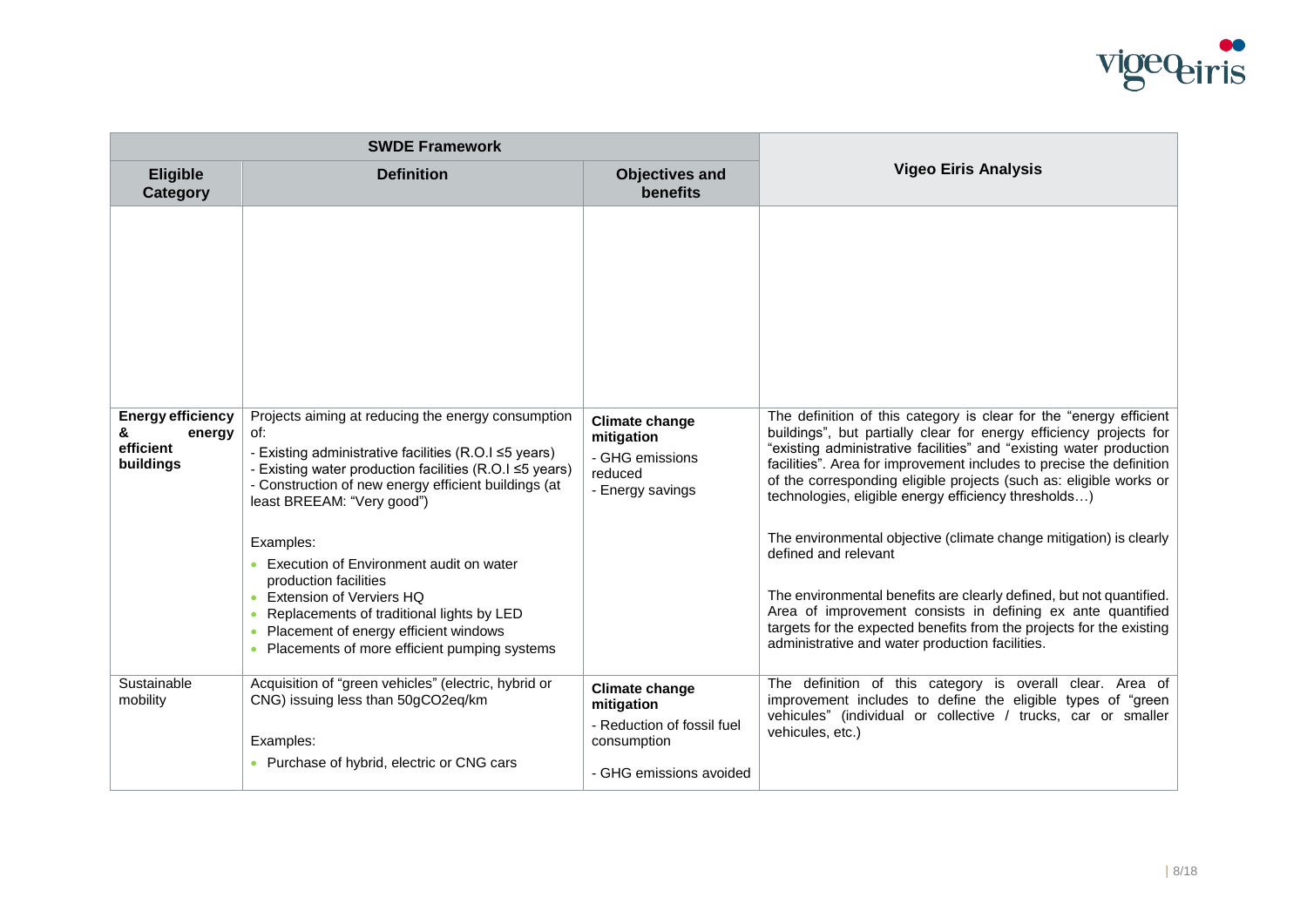

| <b>SWDE Framework</b>              |                                                                                                                                                                                                                                                                                                        |                                                                                                                                                                  |                                                                                                                                                                                                                                                                                                                                                                                                                          |
|------------------------------------|--------------------------------------------------------------------------------------------------------------------------------------------------------------------------------------------------------------------------------------------------------------------------------------------------------|------------------------------------------------------------------------------------------------------------------------------------------------------------------|--------------------------------------------------------------------------------------------------------------------------------------------------------------------------------------------------------------------------------------------------------------------------------------------------------------------------------------------------------------------------------------------------------------------------|
| <b>Eligible</b><br><b>Category</b> | <b>Definition</b>                                                                                                                                                                                                                                                                                      | <b>Objectives and</b><br><b>benefits</b>                                                                                                                         | <b>Vigeo Eiris Analysis</b>                                                                                                                                                                                                                                                                                                                                                                                              |
|                                    |                                                                                                                                                                                                                                                                                                        | <b>Pollution prevention</b><br>- Air quality improvement                                                                                                         | The environmental objective (climate change mitigation) is clearly<br>defined and relevant.<br>The environmental benefits are clearly defined but not quantified.<br>Area of improvement consists in defining ex ante quantified<br>targets for the expected benefits.                                                                                                                                                   |
| Protection of<br>water resources   | Investments contributing to the protection of<br>underground or surface water resources:<br>- Implementation of new catchment area protection<br>- Maintenance of existing catchment area protection<br>Examples:<br>Digging of protection ditch<br>Forest management<br>Watertight lining<br>• Fences | <b>Pollution prevention</b><br>and control<br>- Water quality<br>improvement (both for<br>water fields and water<br>distribution)<br>- Reduce risks of pollution | definition of this category is overall clear. Area of<br>The<br>improvement includes to precise the main eligible types of<br>catchment area protections.<br>The environmental objective (pollution prevention and control) is<br>clearly defined and relevant.<br>The environmental benefits are clear, but not quantified.<br>Area of improvement consists in defining quantified targets for the<br>expected benefits |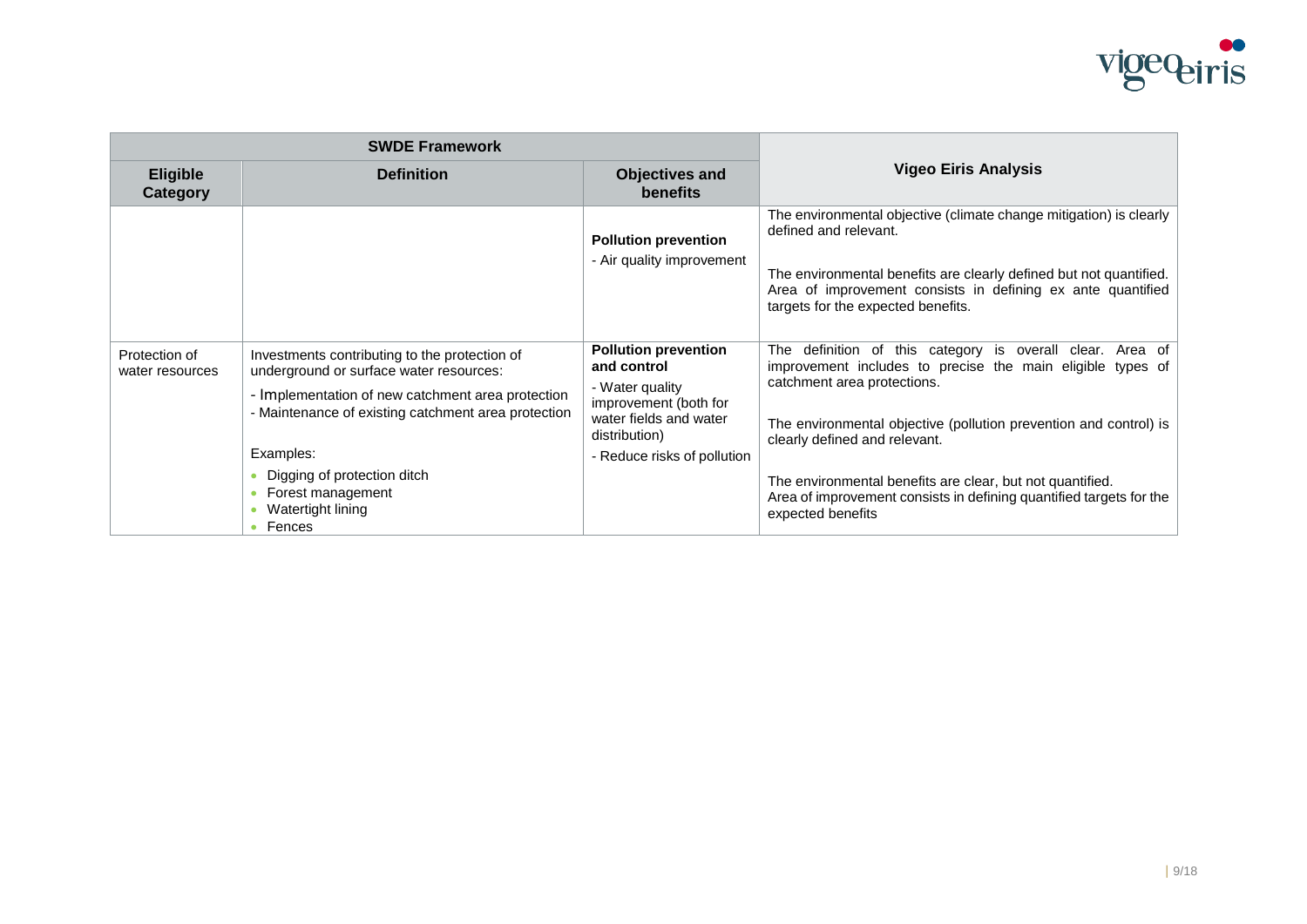**In addition, the Eligible Categories of Projects are likely to contribute to eight United Nations' Sustainable Development Goals, namely: Goal 3. Good Health and Well-Being, Goal 6. Clean Water and Sanitation, Goal 7. Affordable and Clean energy, Goal 9. Industry, Innovation and Infrastructure, Goal 11. Sustainable Cities and Communities, Goal 12. Responsible Consumption and Production, Goal 13. Climate Action, Goal 15. Life on Land.**



| <b>Eligible Projects</b>         | <b>UN SDGs identified</b>                      | <b>UN SDGs targets</b> |
|----------------------------------|------------------------------------------------|------------------------|
| Water management                 | SDG 3. Good Health and Well-Being              | 3.3                    |
|                                  | SDG 6. Clean Water and Sanitation              | 6.1, 6.4               |
|                                  | SDG 7. Affordable and Clean Energy             | 7.2                    |
| Renewable energy                 | SDG 12. Responsible Consumption and Production | 12.2                   |
|                                  | SDG 13. Climate Action                         | <b>NA</b>              |
|                                  | SDG 7. Affordable and Clean Energy             | 7.3                    |
| Energy efficiency & energy       | SDG 9. Industry, Innovation and Infrastructure | 9.1, 9.4               |
| efficient buildings              | SDG 11. Sustainable Cities and Communities     | 11.6                   |
|                                  | SDG 13. Climate Action                         | <b>NA</b>              |
|                                  | SDG 3. Good Health and Well-Being              | 3.3                    |
| Sustainable mobility             | SDG 9. Industry, Innovation and Infrastructure | 9.4                    |
|                                  | SDG 11. Sustainable Cities and Communities     | 11.2                   |
|                                  | SDG 12. Responsible Consumption and Production | 12.2                   |
|                                  | SDG 13. Climate Action                         | <b>NA</b>              |
|                                  | SDG 3. Good Health and Well-Being              | 3.3                    |
| Protection of water<br>resources | SDG 6. Clean Water and Sanitation              | 6.1, 6.3, 6.4, 6.6     |
|                                  | SDG 15. Life on Land                           | 15.1, 15.2, 15.3, 15.5 |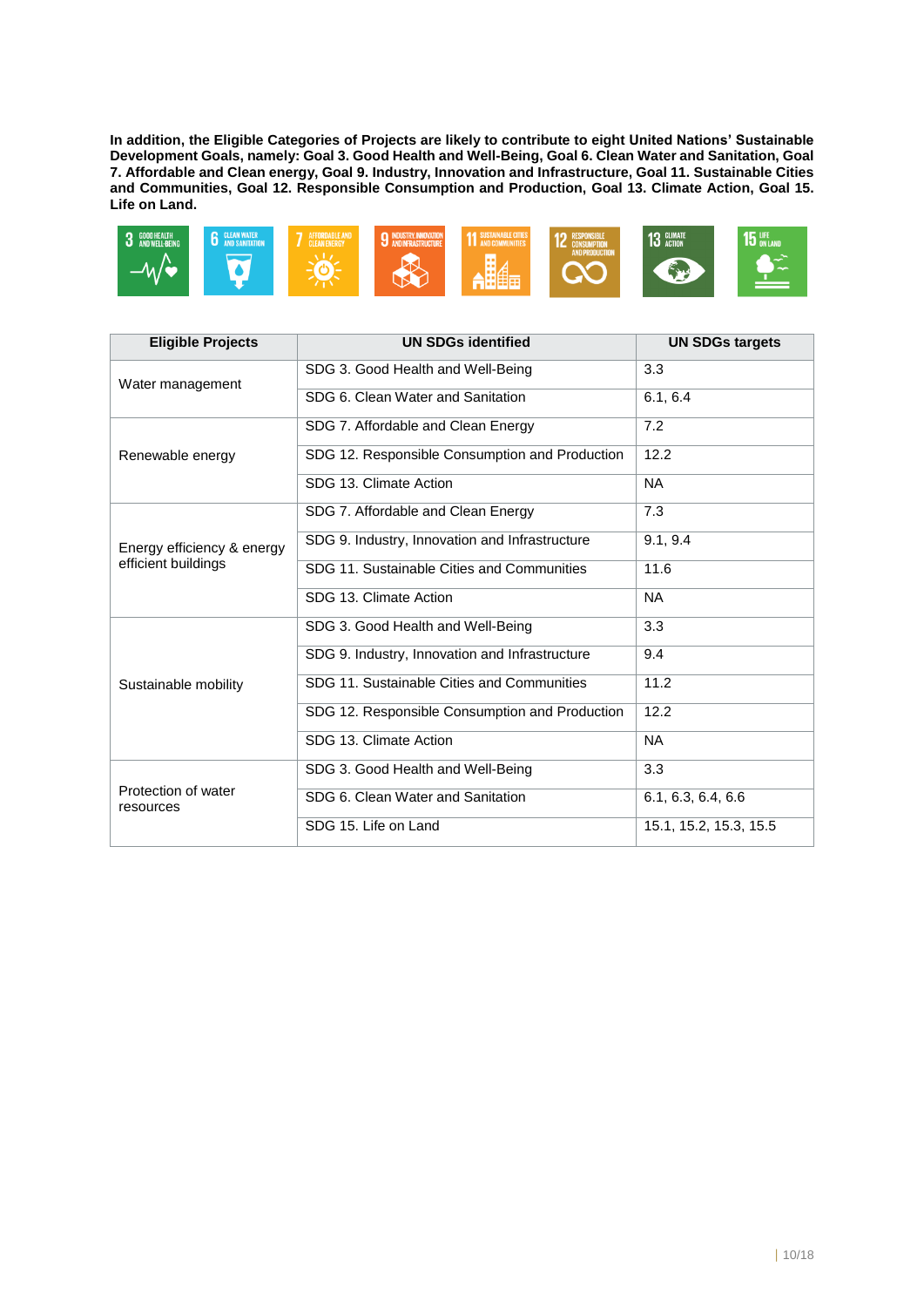#### **Process for Projects Evaluation and Selection**

**The governance and the process for the evaluation and selection of the Eligible Projects are formalised in the Framework. We consider that the process is reasonably structured and relevant, but partially transparent.**

The process for evaluation and selection of Eligible Projects is clearly defined in the Framework.

The evaluation and selection process is based on relevant internal expertise with well-defined roles and responsibilities:

- For the purpose of the Green Finance Instruments, a Green Committee (or "Committee") has been created, to oversee the Framework.
- This Committee is chaired by SWDE's CFO, assisted by an operational team composed of heads of relevant departments based on each Eligible Category (i.e. Department of Water distribution, Water production and Design office). The head of the Treasury department and the head of the Environment and workers' protection department are also members of the Green Committee.
- The Green Committee is responsible for:
	- Defining and updating the Framework as and when necessary according to market standards and best market practices, to reflect any changes with regards to the environmental strategies and initiatives of SWDE;
	- Selecting and reviewing the pool of Eligible Projects, according to this Framework. The final decision will rest with the Board of Directors, based upon the Green Committee's proposal. The Board of Directors will not be allowed to add a project to the list established by the Green Committee. They may suggest some, but the project will have to be approved by the Green Committee.
	- Recommending new issuances of Green Finance Instruments under the Framework.
	- If necessary, the Green Committee may decide to remove or include new projects (see below).

The verification and traceability are partially ensured throughout the process:

- The Green Committee will meet at least twice a year.
- Each meeting of the Green Committee will be documented with a report and a decision proposal will be handed over to the Board of Directors.

Areas for improvement include

- to document and communicate the decision making process for the Board of Directors, regarding the selection of projects (criteria and weighting);
- to ensure an external verification of the compliance of the selected Eligible Projects with the eligibility criteria and process as defined in the Framework.

#### **The process relies on partially explicit and relevant eligibility criteria (selection)**

The selection of the Eligible projects is based on the Eligible Categories defined in the Use of Proceeds section of the Framework.

Areas of improvement include:

- to specify the weighting taken into consideration by the Green Committee and by the Board of Directors, to make their decision (e.g. prioritisation criteria for the selection of projects).
- to define exclusion criteria (e.g. technical or performance thresholds, non-eligible technologies or level of (in)efficiency, etc.)
- to define the predefined process and course of action to take (status quo, obligation of improvement, exclusion of the project, etc.) in case of material development relating to selected Eligible Projects (e.g. ESG controversy)

**The identification and management of the environmental and social risks associated with the Eligible Projects are considered to be overall good, but appear to be limited for several environmental and social risks.**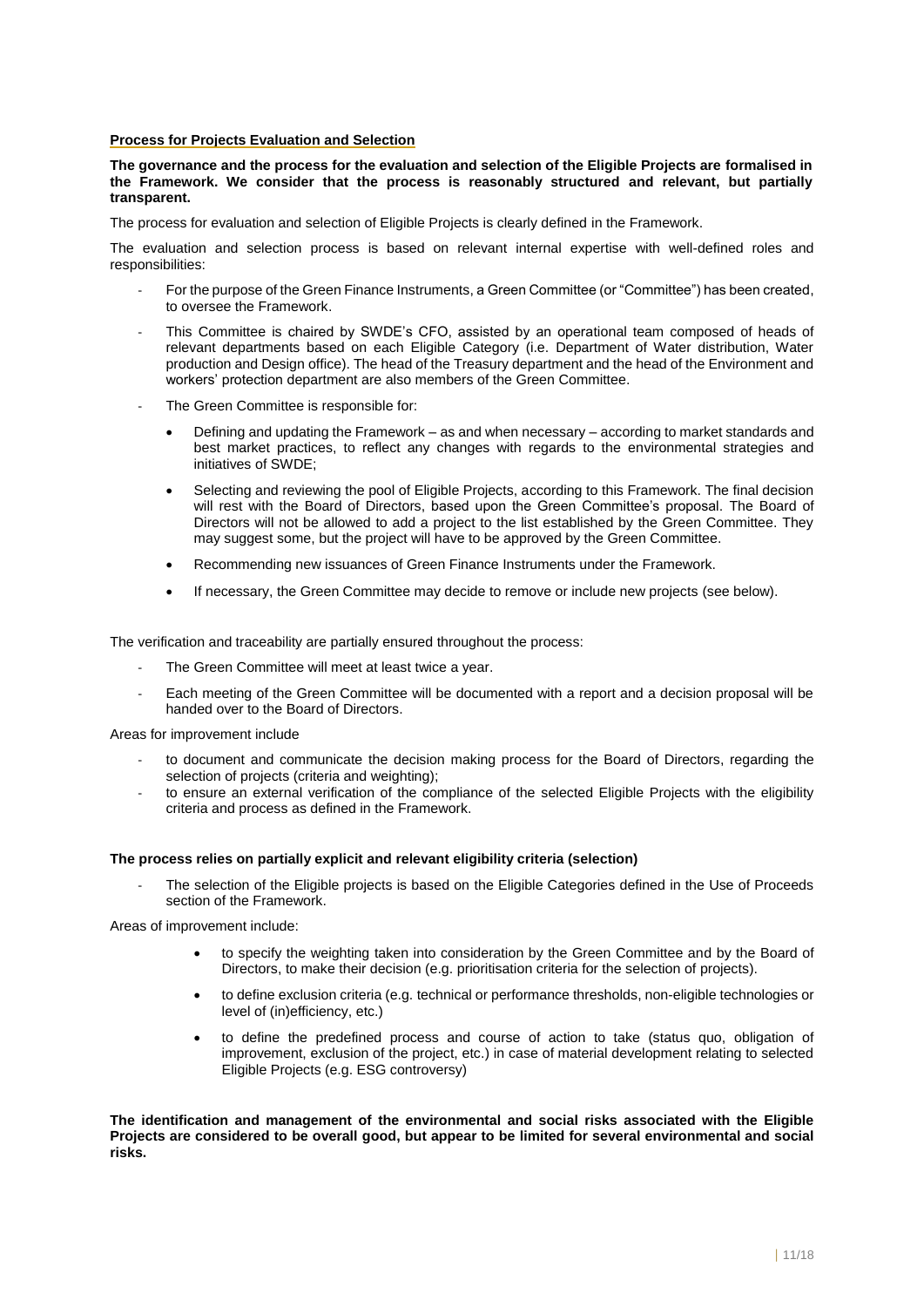- At operational level, the projects managers are in charge of the identification of the main ESG risks associated to each project, and they are in charge of the management of these risks.
- The Control management department is responsible for the periodical internal control of the risks, and external audits are held on some of the ESG risks.

The identification and management of environmental risks associated to the Eligible Categories is overall good, but limited for the issues of water use, biodiversity conservation, and environmental impacts of end-of-life management (decomissioning, etc.):

- An Environmental Management System (ISO 14001) is in place for all SWDE activities, including the activities related to the Eligible categories of projects. External audits are regularly implemented.
- The energy use and energy efficiency are issues identified and addressed for all the Eligible categories of projects, most of them in the Service Contract signed by SWDE with the local authority.
- The GHG emission issues are identified and managed (a Bilan Carbone's scope covers all SWDE activities, and will include the Eligible categories of projects)
- The climate change issues are identified and managed for most Eligible categories of projects, in particular for the water management, renewable energy, and energy efficient buildings categories of projects. An area for improvement includes to anticipate the consequences of climate change on all aspects of SWDE's infrastructures operation (such as energy supply and price in the coming years, etc.).
- The water use and water efficiency risks are identified and managed for most Eligible categories of projects, with a strong focus on leakages reduction (water management projects) and on protection of water resources. Area of improvement includes to also promote water demand-side management.
- Some biodiversity issues are identified but only for some Eligible categories of projects, in particular for renewable energy projects (wind farms) and water catchment areas (reintroduction of indigenous trees and fishes). Moreover, they appear to be overall partially managed. Areas of improvement include to enhance biodiversity protection in all the Categories of projects, beyond the compliance with the laws, by promoting environmental continuity (e.g. on catchment areas), habitats conservation and improvement (on SWDE's buildings and sites); etc.
- The integration of environmental factors in the procurement process and practices appear to be in place.
- Regarding waste management and end-of-life environmental impacts, the Issuer/Borrower declares to comply with the national regulation, and that hazardous wastes are handled to authorised contractors. SWDE declares to ensure complete land restauration after the decommissioning of renewable energy facilities and buildings, but we haven't received supporting element for any of the Eligible categories.

The identification and management of social risks associated to the Eligible Categories of projects is overall limited:

- Fundamental human rights and fundamental labour rights are issues identified and managed at corporate level. Area of improvement includes to ensure a whistle blowing mechanism is in place, for complaints.
- The health and safety issues are identified though complete corporate level process, covering all aspects of the activity (e.g. overall risk prevention plan, etc.), including for psychosocial risks. Health security plans are implemented at early stage of all construction projects, and a dedicated Health and Safety Coordinator is in charge of the related issues, including to monitor the safety of contractors' employees. For the Eligible category "Sustainable mobility", the Issuer/Borrower declares to consult employees and to purchase company's vehicles based on safety and comfort criteria.
- The disturbances related to the construction and operation of the Eligible categories of projects are covered by procedures and actions aiming to reduce the harm for neighbours (noise, visual harm, etc.) in particular for "renewable energy" (wind farms) and "Sustainable mobility" (green vehicules).
- Regarding the safety of end-users and of third parties, several actions are in place, in particular to ensure the safety and quality of the drinking water for all users, and regarding the construction works. Areas of improvement include to set up a comprehensive identification of the risks faced by users and third parties, in particular risks associated to "Water Management" (prevention of water pipe bursts, water supply plants security) and "Sustainable mobility" (traffic accidents causes by SWDE employees or contractors).
- The prevention against corruption is identified and managed through SWDE's corporate procedures and practices (public procurement, etc.) and through external audits ensured by public authorities.
- Regarding the internal audit and control, environmental and financial risks are identified and managed by SWDE, but we have no information regarding the internal control and audit on social risks.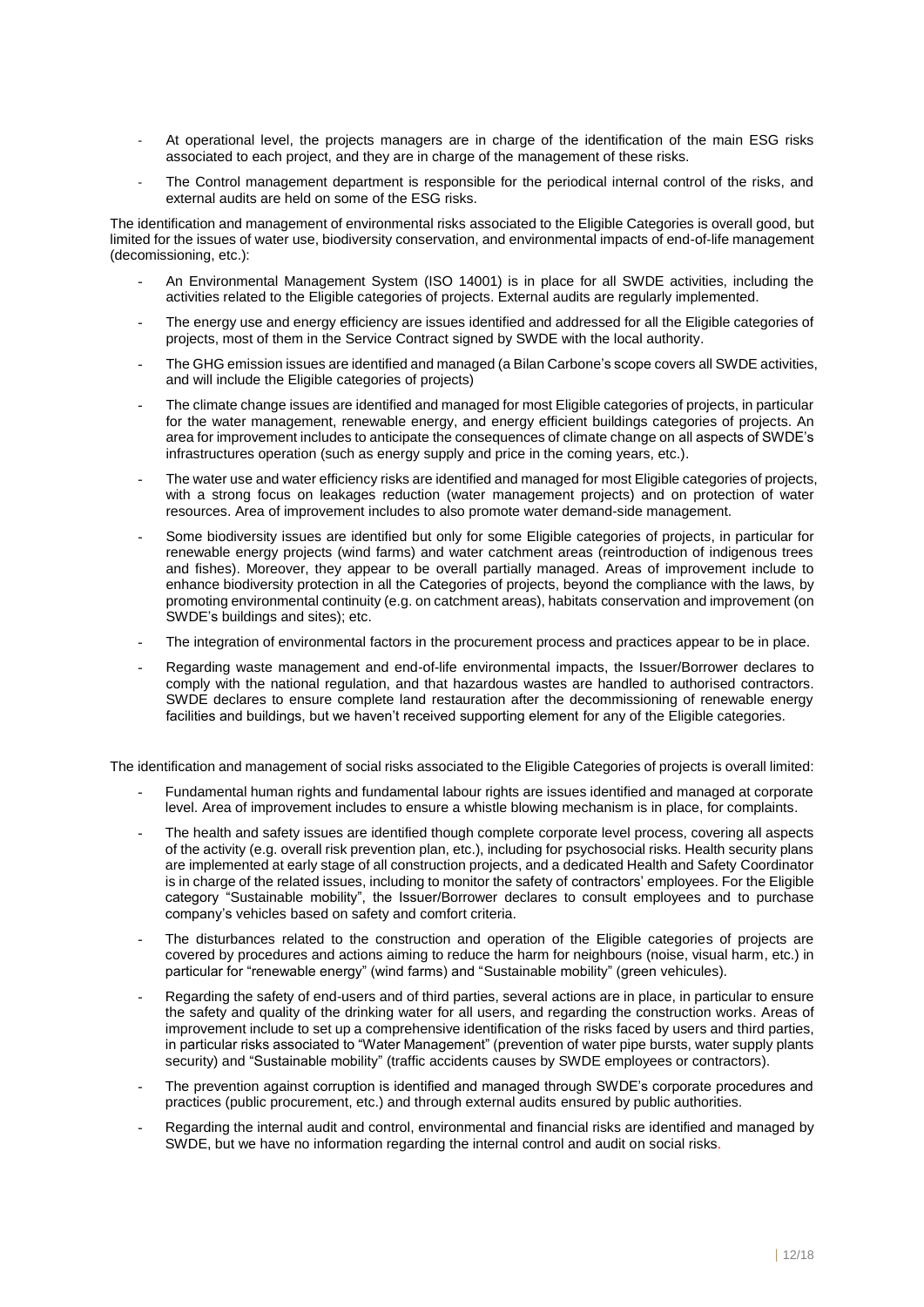#### **Management of proceeds**

#### **The rules for the management of proceeds are overall clear but partially verified. We consider that they would enable a documented and overall transparent allocation process.**

The allocation and management of the proceeds are overall clear:

- The net proceeds of the Green Finance Instruments will be credited to the Issuer/Borrower's general treasury.
- The Issuer/Borrower has committed that at any time during the lifetime of the Green Finance Instrument, the outstanding amount will not exceed the value of the Eligible Green Projects.
- Pending the full allocation of the net proceeds to the Eligible Green Projects, within 2 years after the issuance of a Green Finance Instrument, the Green Committee will manage the remaining unallocated Proceeds in cash instruments in compliance with SWDE's Treasury Policy. Temporary placements of unallocated proceeds will not finance GHG intensive activities, nor controversial activities.
- In case of projects postponement, cancelation, divestment or ineligibility, the Issuer/Borrower has committed to replace the no longer Eligible Project by a new Eligible Project.

Traceability and verification of the proceeds are partially ensured throughout the process:

- SWDE has committed that the Green Committee is responsible for reviewing the effective disbursed amounts to Eligible Green Projects at the end of each fiscal year for annual reporting. He will keep record of the remaining balance of unallocated Green Proceeds. A register will monitor the allocation of proceeds to the Eligible Green Projects on a notional basis.
- Expenses approved by the Green Committee will be tracked in the Issuer/Borrower's internal accounting and disassociated from ineligible expenses.
- The Management Control department will regularly check that the expenditure is in line with the amount of the Green Finance Instruments.
- In order to avoid any possible double counting, the Green Committee will make sure that only are eligible expenditures net of any regional subsidies or loans, any financing from the European Investment Bank, or financed by any other mechanisms.

Area for improvement include to commit that an external independent third party will verify annually the internal tracking method and the allocation of the proceeds.

#### **Monitoring & Reporting**

#### **The reporting process and commitments appear to be good, covering both the funds allocation and the environmental benefits of the Eligible Projects.**

The processes for monitoring, data collection, consolidation and reporting are clearly defined by the Issuer/Borrower in internal documentation. Area of improvement includes to formalise the process in the Framework.

The process appears to involve relevant internal expertise and departments of the Issuer/Borrower:

- The Management Control department will be in charge of monitoring the Eligible Green Projects individually and will be reporting on them (both internally and externally).
- The project managers will have to report to the Green Committee any environmental problems, controversies, etc.
- The reporting will be estalished by the Green Committee and approved by the Board of Directors.

The Issuer/Borrower has committed to publish annual reports, made publicly accessible on SWDE's website, until the full allocation of the proceeds. Area of improvement includes to also commit to report on a timely basis, in case of material development (such as controversy faced by an Eligible Project, etc.).

The Issuer/Borrower has committed to transparently communicate on:

The allocation of proceeds: in a consolidated manner and at Eligible Category level. The selected reporting indicators related to the fund's allocation are relevant and exhaustive.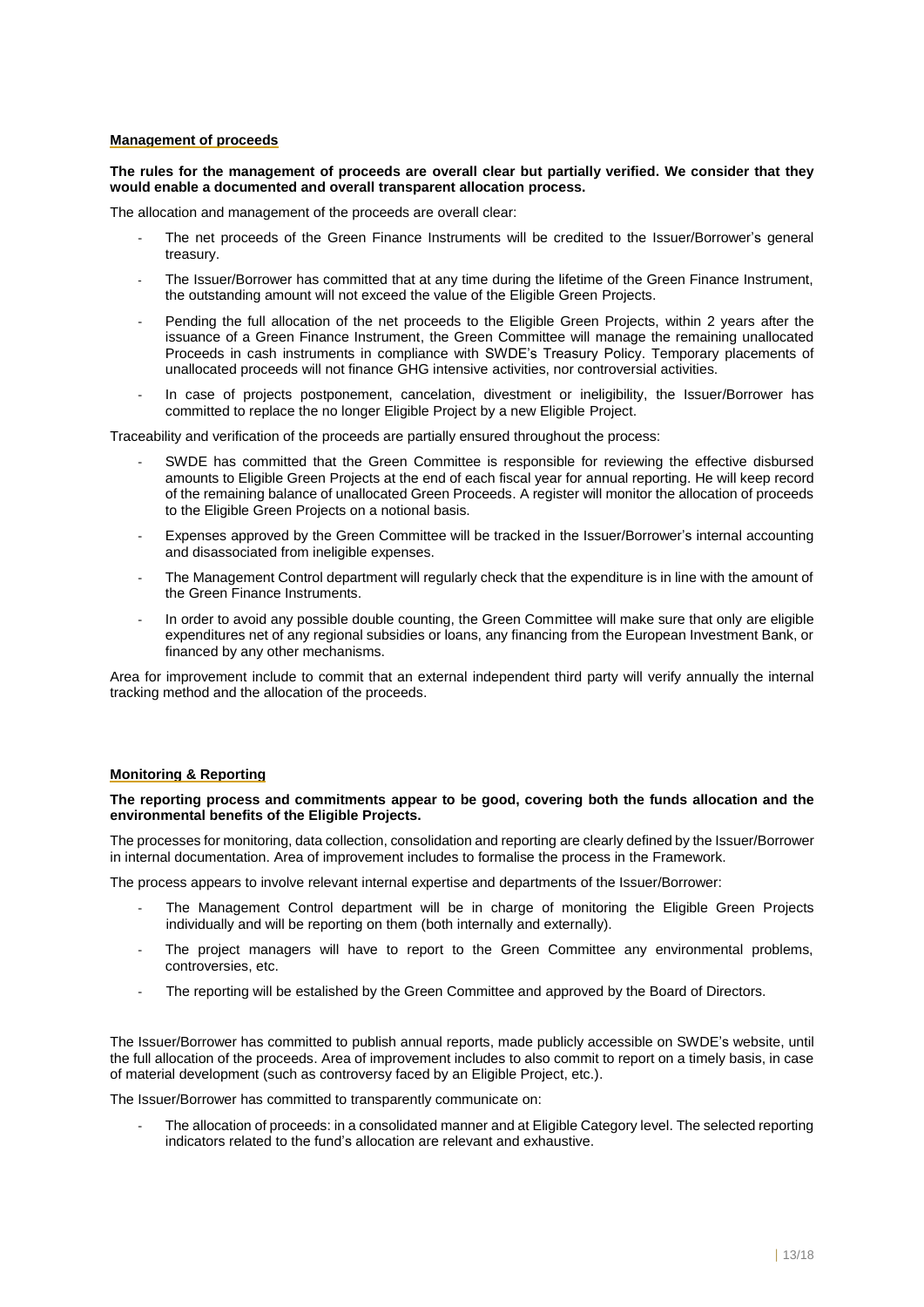## **Reporting indicators**

- The list of Eligible Green Projects financed by the proceeds as well as a short description of those project
- The total net amount being allocated
- The breakdown between financing and refinancing amount
- Total net amount being unallocated (if relevant) on a consolidated basis
- Types of investment of unallocated funds (if relevant)

## - Environmental benefits: the selected reporting indicators are partially relevant.

| Eligible                                                             | <b>Examples of environmental Indicators</b>                                                                                                                                                                                                                                                                                                  | Vigeo Eiris' opinion                                                                                                                                                                                                                                                                                                                                                                                                                                   |
|----------------------------------------------------------------------|----------------------------------------------------------------------------------------------------------------------------------------------------------------------------------------------------------------------------------------------------------------------------------------------------------------------------------------------|--------------------------------------------------------------------------------------------------------------------------------------------------------------------------------------------------------------------------------------------------------------------------------------------------------------------------------------------------------------------------------------------------------------------------------------------------------|
| <b>Category</b>                                                      | (output, outcomes, impacts)                                                                                                                                                                                                                                                                                                                  |                                                                                                                                                                                                                                                                                                                                                                                                                                                        |
| Water<br>management                                                  | Water leakage index (m <sup>3</sup> /Km/day)<br>$\overline{\phantom{a}}$<br>Water savings (m <sup>3</sup> saved by<br>÷.<br>increasing the network yield)<br>GHG emissions avoided<br>% of mains rehabilitated compared to<br>the total size of the network                                                                                  | The KPIs are overall relevant, but<br>partially exhaustive. Areas of<br>improvement include<br>- to assess all the environmental<br>benefits claimed for this category<br>(energy savings, chemical use<br>avoided/reduced, reduced pressure<br>on small water catchments, % of<br>surface water within the water<br>production mix)<br>- to define the baseline/year of<br>reference considered when<br>assessing evolutions (savings,<br>reductions) |
| <b>Renewable</b><br>energy                                           | Renewable energy capacity installed<br>$\overline{a}$<br>in MW<br>Annual renewable energy generated<br>$\blacksquare$<br>or expected in MWh<br>GHG emissions avoided                                                                                                                                                                         | The KPIs are relevant and exhaustive                                                                                                                                                                                                                                                                                                                                                                                                                   |
| <b>Energy</b><br>efficiency<br>&<br>energy<br>efficient<br>buildings | Energy savings (kWh<br>saved/reduced) vs. previous years<br>before works were undertaken<br>Energy used by m <sup>3</sup> produced<br>GHG emissions avoided                                                                                                                                                                                  | The KPIs are overall relevant, but<br>partially exhaustive.<br>Area of improvement includes to assess<br>the energy efficiency of "energy efficient<br>buildings" (in kwh/m2/year)                                                                                                                                                                                                                                                                     |
| <b>Sustainable</b><br>mobility                                       | Total km with fossil fuel vehicle<br>$\overline{a}$<br>avoided<br>GHG emissions avoided                                                                                                                                                                                                                                                      | The KPIs are partially relevant. Area of<br>improvement include<br>to define the baseline/year of<br>$\overline{a}$<br>reference considered when<br>assessing evolutions (savings,<br>reduction)<br>to assess the impact on air quality<br>÷,<br>to specify the unit, for each indicator                                                                                                                                                               |
| <b>Protection</b><br>of<br>water<br>resources                        | Total number of water catchment: the<br>end-goal is to decrease this number<br>to show that we focus on the most<br>reliable and efficient catchment and<br>we decommission smaller ones.<br>Area of land protected around<br>catchment: The goal is to increase<br>this area to make sure we improve<br>the protection around our catchment | The KPIs are partially relevant or<br>exhaustive.<br>Areas of improvement include<br>to move all reference to "goals" to the<br>÷,<br>Use of Proceeds chapter of the<br>Framework                                                                                                                                                                                                                                                                      |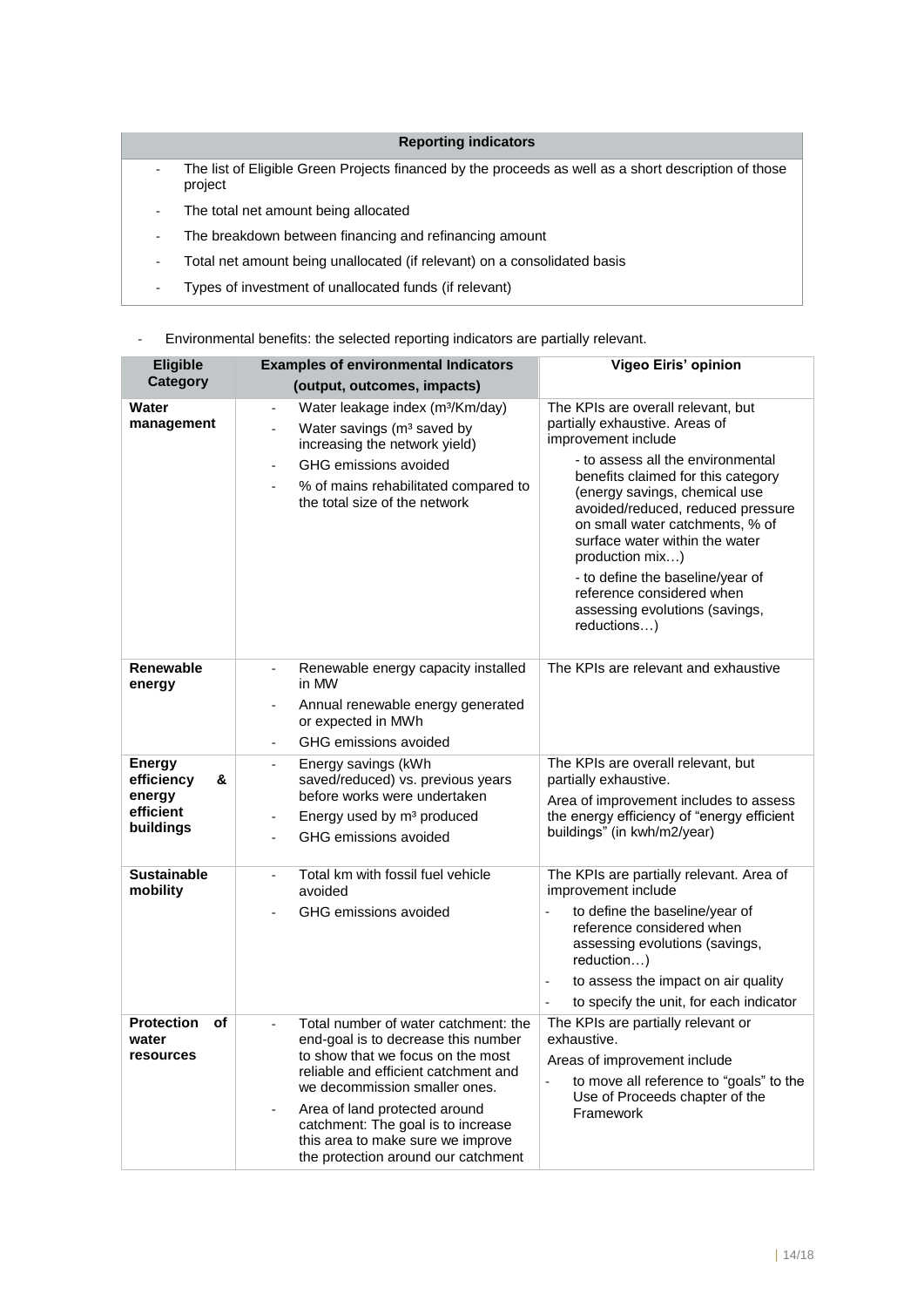| Water quality: number of compliant<br>tests / number of tests | to specify if the water quality test are<br>on the water resource or on the<br>water distributed<br>to assess the reduction of the risk of<br>pollution |
|---------------------------------------------------------------|---------------------------------------------------------------------------------------------------------------------------------------------------------|
|---------------------------------------------------------------|---------------------------------------------------------------------------------------------------------------------------------------------------------|

The key underlying methodologies and assumptions that will be used to calculate the benefits of the Eligible Projects will be disclosed by the Issuer/Borrower in the annual reporting.

Areas of improvement would include

- to engaging an independent third-party to verify the content of Reports regarding the environmental benefits metrics (indicators and results).
- To ensure that the environmental benefits of co-financed projects would be reported with a mention of the share of co-financing and share of environmental benefits to be linked to the issuance.
- to report on material ESG controversies associated to the Eligible projects, at least to investors/lenders.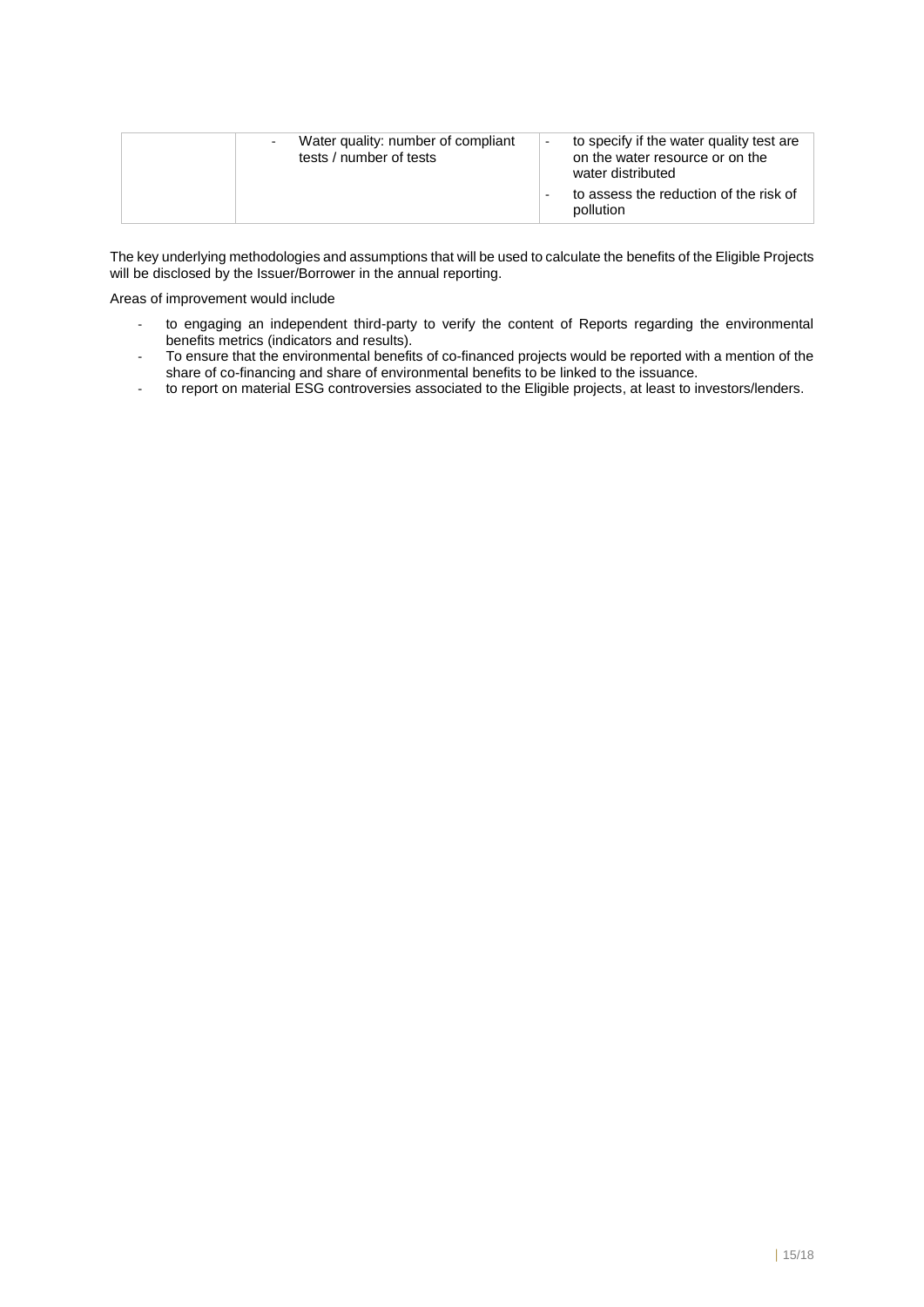## **METHODOLOGY**

In Vigeo Eiris' view, Environmental, Social and Governance (ESG) factors are intertwined and complementary. As such they cannot be separated in the assessment of ESG management in any organisation, activity or transaction. In this sense, Vigeo Eiris writes an opinion on the Issuer/Borrower's Corporate Social Responsibility as an organisation, and on the objectives, management and reporting of the assets to be financed by this transaction.

Vigeo Eiris' methodology for the definition and assessment of the corporate's ESG performance is based on criteria aligned with public international standards, in compliance with the ISO 26000 guidelines, and organised in 6 domains: Environment, Human Resources, Human Rights, Community Involvement, Business Behaviour and Corporate Governance. The evaluation framework has been customised regarding material issues, based on our generic Waste & Water Utilities' ESG assessment frameworks and specific issues considering the Issuer/Borrower's business activity.

Our research and rating procedures are subject to internal quality control at three levels (analysts, heads of cluster sectors, and internal review by the audit department for second party opinions) complemented by a final review and validation by the Direction of Methods. A right of complaint and recourse is guaranteed to all companies under our review, including three levels: first, the team linked to the company, then the Direction of Methods, and finally Vigeo Eiris' Scientific Council. All collaborators are signatories of Vigeo Eiris' Code of Ethics.

## **Part I. ISSUER/BORROWER**

*NB: The Issuer/Borrower performance, i.e., commitments, processes, results of the Issuer/Borrower, related to ESG issues has not been assessed through a complete process of rating and benchmark developed by Vigeo Eiris Rating.* 

*The assessment of ESG strategy has been conducted based on information provided by the Issuer/Borrower, public information and stakeholders' views and opinions collected from public documentation. The assessment of the Issuer/Borrower's ESG strategy has focused only on the Leadership item from Vigeo Eiris' rating methodology.* 

#### Level of the Issuer/Borrower's ESG commitments and policies

The Issuer/Borrower has been evaluated by Vigeo Eiris on its Corporate Social Responsibility (CSR) strategy, based on relevant ESG drivers organised in the 6 sustainability domains. SWDE's strategy has been assessed by Vigeo Eiris on the basis of its:

- Leadership: relevance of the commitments (content, visibility and ownership).
- Capacity to integrate main sector issues in the Issuer/Borrower's strategy.

#### Management of stakeholder-related ESG controversies

A controversy is an information, a flow of information, or a contradictory opinion that is public, documented and traceable, allegation against an Issuer/Borrower on corporate responsibility issues. Such allegations can relate to tangible facts, be an interpretation of these facts, or constitute an allegation on unproven facts.

Vigeo Eiris provides an opinion on companies' controversies risks mitigation based on the analysis of 3 factors:

- Severity: the more a controversy will relate to stakeholders' fundamental interests, will prove actual corporate responsibility in its occurrence, and will have adverse impacts for stakeholders and the company, the highest its severity. Severity assigned at corporate level will reflect the highest severity of all cases faced by the company (scale: Minor, Significant, High, Critical).
- Responsiveness: ability demonstrated by an Issuer/Borrower to dialogue with its stakeholders in a risk management perspective and based on explanatory, preventative, remediating or corrective measures. At corporate level, this factor will reflect the overall responsiveness of the company for all cases faced (scale: Proactive, Remediate, Reactive, Non- Communicative).
- Frequency: reflects for each ESG challenge the number of controversies faced. At corporate level, this factor reflects on the overall number of controversies faced and scope of ESG issues impacted (scale: Isolated, Occasional, Frequent, Persistent).

The impact of a controversy on a company's reputation reduces with time, depending on the severity of the event and the company's responsiveness to this event. Conventionally, Vigeo Eiris' controversy database covers any controversy with Minor or Significant severity during 24 months after the last event registered and during 48 months for High and Critical controversies.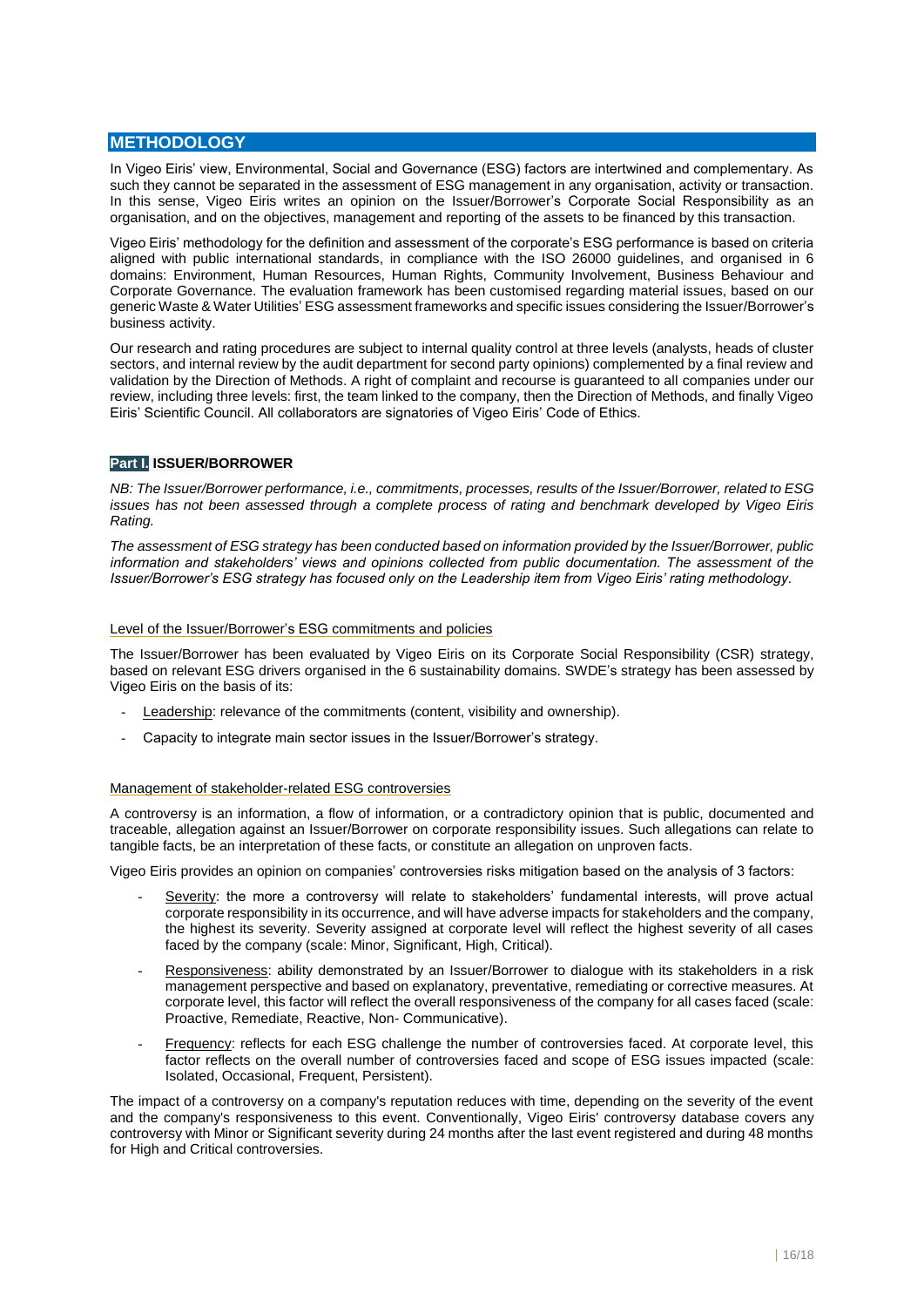#### Involvement in controversial activities

15 controversial activities have been analysed following 30 parameters to verify if the company is involved in any of them. The company's level of involvement (Major, Minor, No) in a controversial activity is based on:

- An estimation of the revenues derived from controversial products or services.
- The precise nature of the controversial products or services provided by the company.

## **Part II. ISSUANCE/LOAN**

*The Framework has been evaluated by Vigeo Eiris according to the Green Bond Principles and our methodology based on international standards and sector guidelines applying in terms of ESG management and assessment.*

#### Use of proceeds

The use of proceeds guidelines is defined to ensure that the funds raised are used to finance and/or refinance Eligible Projects. The Projects endorsed shall comply with the eligibility criteria in order to be considered as Eligible Green, Social or Sustainability Projects. Vigeo Eiris evaluates the relevance, measurability and preciseness of the associated environmental and/or social objectives. The contribution of Eligible Projects to sustainable development is evaluated based on the United Nations Sustainable Development Goals.

#### Process for evaluation and selection

The evaluation and selection process has been assessed by Vigeo Eiris regarding its transparency, governance and efficiency. The explicitness of eligibility criteria and associated supporting elements integrated in the Green Finance Instruments' issuance, and the coherence of the process are analysed based on material issues considered in Vigeo Eiris' methodology.

#### Management of proceeds

The rules for the management of proceeds and the allocation process have been evaluated by Vigeo Eiris regarding their transparency, coherence and efficiency.

#### Reporting

Reporting indicators, processes and methodologies are defined by the Issuer/Borrower to enable annual reporting on fund allocation, social benefits (output and impact indicators) and on the responsible management of Eligible Assets financed by the Green Finance Instruments' proceeds, collected at project level and potentially aggregated at Green Finance Instruments' and/or asset level. Vigeo Eiris has evaluated the relevance of the reporting framework according to three principles: transparency, exhaustiveness and effectiveness.

| <b>Performance evaluation</b> |                                                                                                                                                                                                                                           | <b>Level of assurance</b> |                              |
|-------------------------------|-------------------------------------------------------------------------------------------------------------------------------------------------------------------------------------------------------------------------------------------|---------------------------|------------------------------|
| Advanced                      | Advanced commitment; strong evidence of<br>command over the issues dedicated to achieving<br>the objective of social responsibility. Reasonable<br>level of risk management and using innovative<br>methods to anticipate emerging risks. | Reasonable                | Able<br>pres<br>of th        |
| Good                          | Convincing commitment; significant<br>and<br>consistent evidence of command over the issues.<br>Reasonable level of risk management.                                                                                                      | Moderate                  | Con<br>with<br>obje<br>fram  |
| Limited                       | Commitment to the<br>objective of social<br>responsibility has been initiated or partially<br>achieved; fragmentary evidence of command<br>over the issues. Limited to weak level of risk<br>management.                                  | Weak                      | Lacl<br>inco<br>prin<br>eval |
| Weak                          | Commitment to social responsibility is non-<br>tangible; no evidence of command over the                                                                                                                                                  |                           |                              |

| Reasonable | Able to convincingly conform to the<br>prescribed principles and objectives<br>of the evaluation framework                          |  |
|------------|-------------------------------------------------------------------------------------------------------------------------------------|--|
| Moderate   | Compatibility or partial convergence<br>with the prescribed principles and<br>objectives of the evaluation<br>framework             |  |
| Weak       | Lack or unawareness<br>of.<br>or<br>incompatibility with the prescribed<br>principles and objectives of the<br>evaluation framework |  |